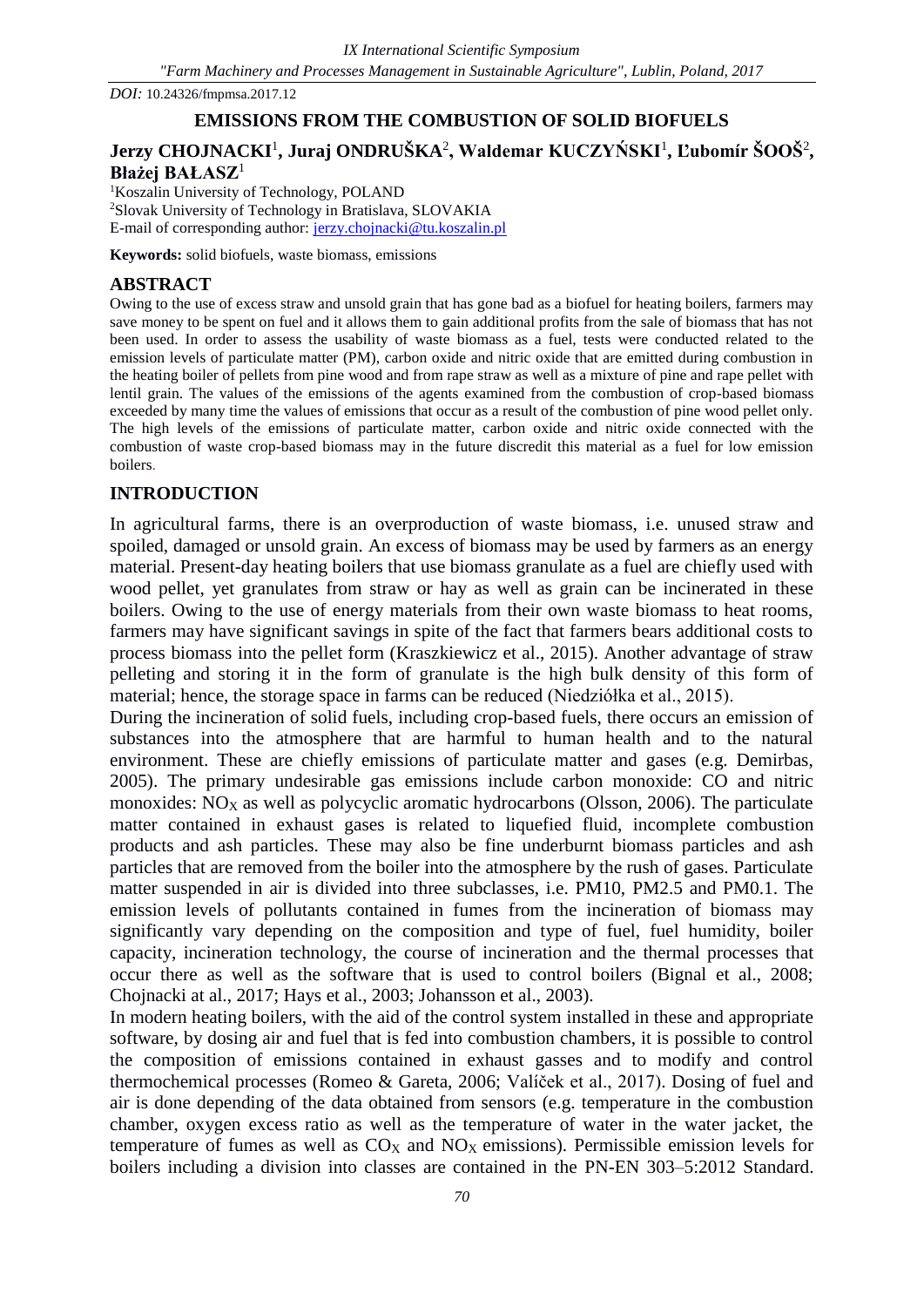Following this Standard, the Ecodesign Directive will come into force starting from the year 2020. With regards to emissions, its requirements are the level of Class 5 of the PN-EN 303– 5:2012 Standard. Those farmers who will purchase modern boilers that guarantee emission levels according to this class will qualify for financial support from government anti-smog programs. Boilers including the software that controls their work are designed taking into consideration combustion of a selected fuel, e.g. pine wood pellet, so that the minimum emission levels as per Class 5 could be maintained while making a maximum use of the calorific value. Unfamiliarity with the level of emissions from the combustion of crop-based waste biomass from the farmer's own farm and replacing the fuel dedicated to given boilers with this biomass may lead to the levels permitted by the Standard being exceeded. This may result in the loss of the subsidy connected with the purchase of the boiler. To prevent this, emissions need to be determined from the combustion in "anti-smog" boilers of crop-based waste biomass of various type; investigations need to be initiated to create a composition of low emission fuels from this biomass that conform to the conditions related to fuels dedicated to boilers. Emissions of some substances during the combustion of biofuels may be reduced by the use of fuel additives and production of mixed fuels. The authors of the paper (Bäfver et al., 2009) investigated the impact of a calcium and kaolin additive to the fuel on changes in the emissions of particulate matter during the combustion of oat grains. It was found that a kaolin additive to oat grain may limit the emissions of particulate matter during its combustion. The research demonstrated that a two-percent share of kaolin in the fuel reduced particulate matter emissions by 31 per cent, while a four per cent additive reduced particulate matter emissions by 57 per cent. The authors of the paper (Fagerström et al., 2010) described examples of a reduction of the emissions of potassium and particulate matter by adding peat to the biofuel.

The purpose of the present research is an assessment of the level of the emissions of particulate matter, carbon monoxide and nitric monoxides in waste gases from the combustion of a composition of solid fuels from crop-based waste biomass in a heating boiler.

### **MATERIAL AND METHODS**

Lentil grain, pine wood pellet and rape straw pellet were used as fuels in the investigations related to the emission levels of biofuels during incineration in a boiler. The diameter of the pellet used was 6 mm. Lentil grain came from a cleaning plant and this was waste with mechanical damage. The compositions of the fuel inputs used were as follows: pine wood - 100%, pine wood 80% lentil grain 20%, pine wood 20% lentil grain 80%, rape straw 50% lentil grain 50%, rape straw 100%. The relative humidity of the fuels prepared did not exceed 6 per cent. The fuel was combusted in an automatic 25 kW heating boiler manufactured by Froling, type: P4 Pellet. This boiler possesses a double ash collector; the purpose of the other ash collector is to remove ash particles from fumes. It also possesses a condensation chamber that collects heat from the fuel that goes from the boiler to the stack. Pine wood pellet is the fuel that is dedicated to this boiler.

A Testo 380 fine particle analyser connected to a Testo 330-2 LL fumes analyser was used in the measurement of particle matter emissions as well as carbon monoxide and nitric monoxides in fumes. The analyser probe was installed in the stack over the boiler condensation module. The fume analyser made an automatic measurement over a period of 15 minutes. Additionally, with the aid of this analyser, the measurements were made of the fume temperature, fume humidity and oxygen share in the fumes. The test stand is presented in Fig. 1. The boiler was connected via pipes with a warm water tank. Heat from the boiler was collected indirectly by heating cold water that flowed through it which, once heated, was removed to a sewage system. The flow rate of water that chilled the tank was selected in such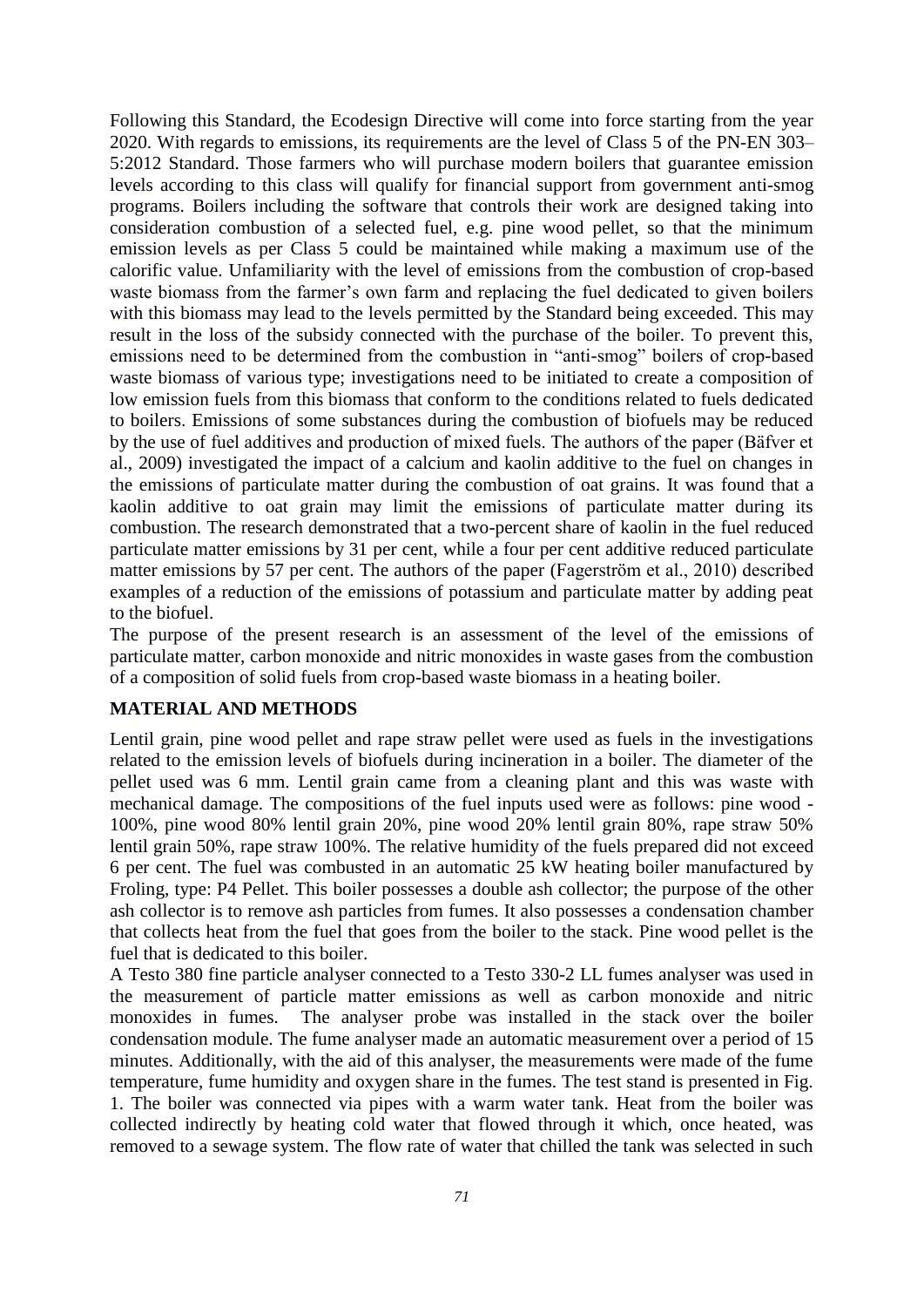a manner so that water coming from the boiler to the tank and that heated it could maintain a constant temperature of 60  $^{\circ}$ C.



Fig. 1. Test stand: 1 - stack, 2 - probe, 3 - boiler, 4 - pellet container, 5 - analyser

#### **RESULTS AND DISCUSSION**

The values of the parameters of exhaust gases measured with the probe, such as: relative humidity, temperature and oxygen contents in exhaust fumes are presented in Table 1.

| Name of parameter                  | Pine<br>wood<br>100% | Pine wood<br>80%, lentil<br>grain $20%$ | Pine wood<br>20%, lentil<br>grain $80\%$ | Rape straw<br>50%, lentil<br>grain $50\%$ | Rape<br>straw<br>100% |
|------------------------------------|----------------------|-----------------------------------------|------------------------------------------|-------------------------------------------|-----------------------|
| Humidity of exhaust gases, [%]     | 11.3                 | 11.6                                    | 10.7                                     | 11.2                                      | 10.7                  |
| Temperature of exhaust gases, [C]  | 54.9                 | 54.9                                    | 55.5                                     | 56.3                                      | 54.9                  |
| Oxygen cont. in exhaust gases, [%] | 15.2                 | 15.2                                    | 15.2                                     | 15.2                                      | 15.1                  |

Tab. 1. Parameters of exhaust gases

The results of the following measurements: particulate matter, carbon oxide and nitric oxides contained in exhaust fumes are presented in Figures 2, 3 and 4. The diagrams present the mass of the substances emitted that are contained in the mass of exhaust gases.

It is evident based on the diagrams that the combustion of a mixture of pellet from pine wood and lentil grain caused emissions that are by many times higher than the level of emissions from the combustion of pine wood pellet only. The results demonstrate that even a small addition (20 per cent) of lentil grain to pine wood pellet could cause a growth of the values of the emissions under investigation even by 100 per cent. The levels of emissions from the combustion of rape straw pellet only and mixed with lentil grain pellet also exceeded by many times the levels of emissions from the combustion of pure pine pellet.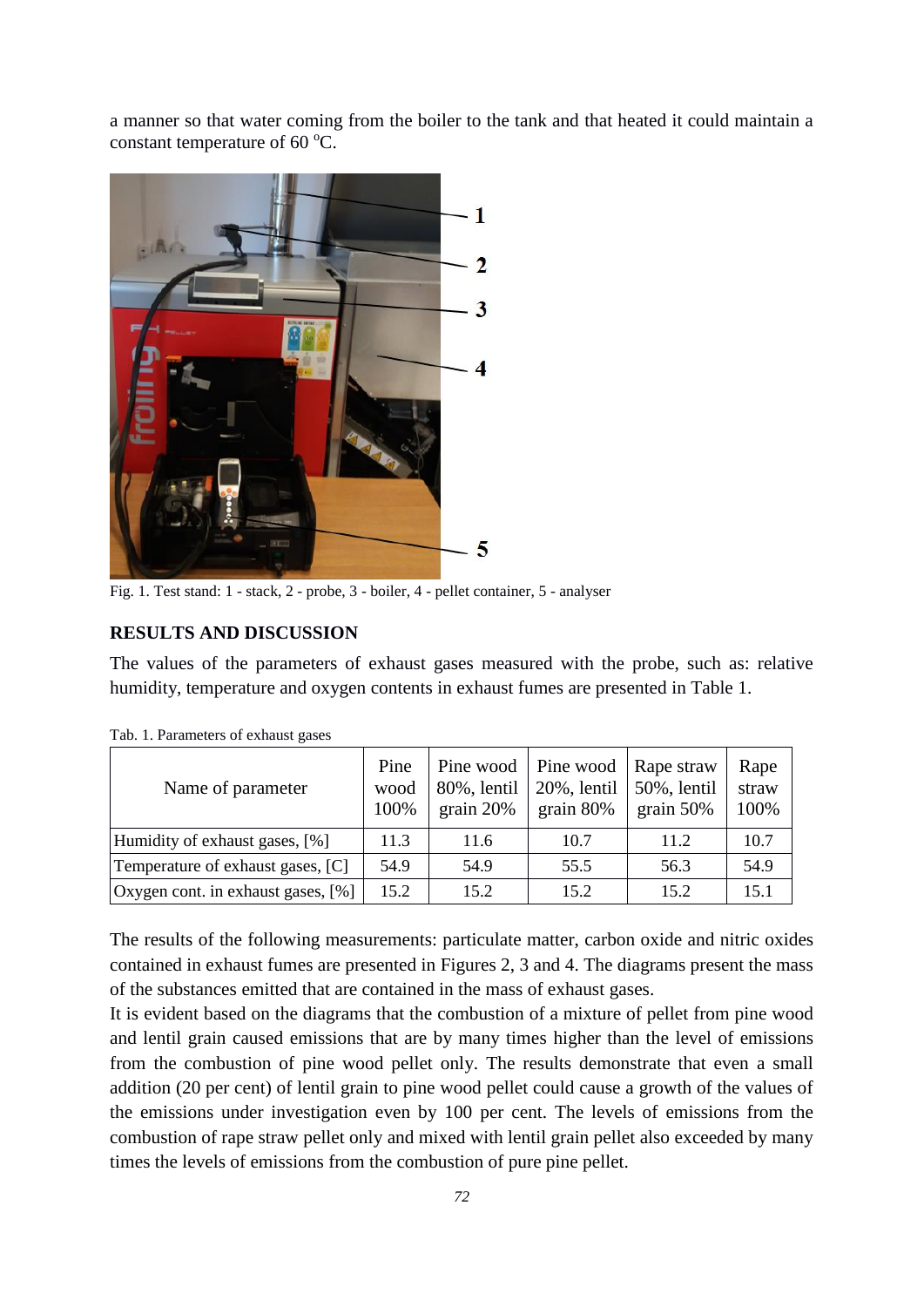

**Kind of biofuel**

Fig. 2. Particulate matter content in fumes



**lentil grain 20% lentil grain 80% lentil grain 50%**

**Kind of biofuel**



Fig. 4. Nitric oxide content in fumes

Fig. 3. Carbon oxide content in fumes

During combustion, nitric oxides may form as a result of the reaction of atmospheric nitrogen with atomic oxygen in high temperatures, yet it is also oxidation of nitrogen compounds that are chemically bonded with the substance that is the main factor that has an impact on their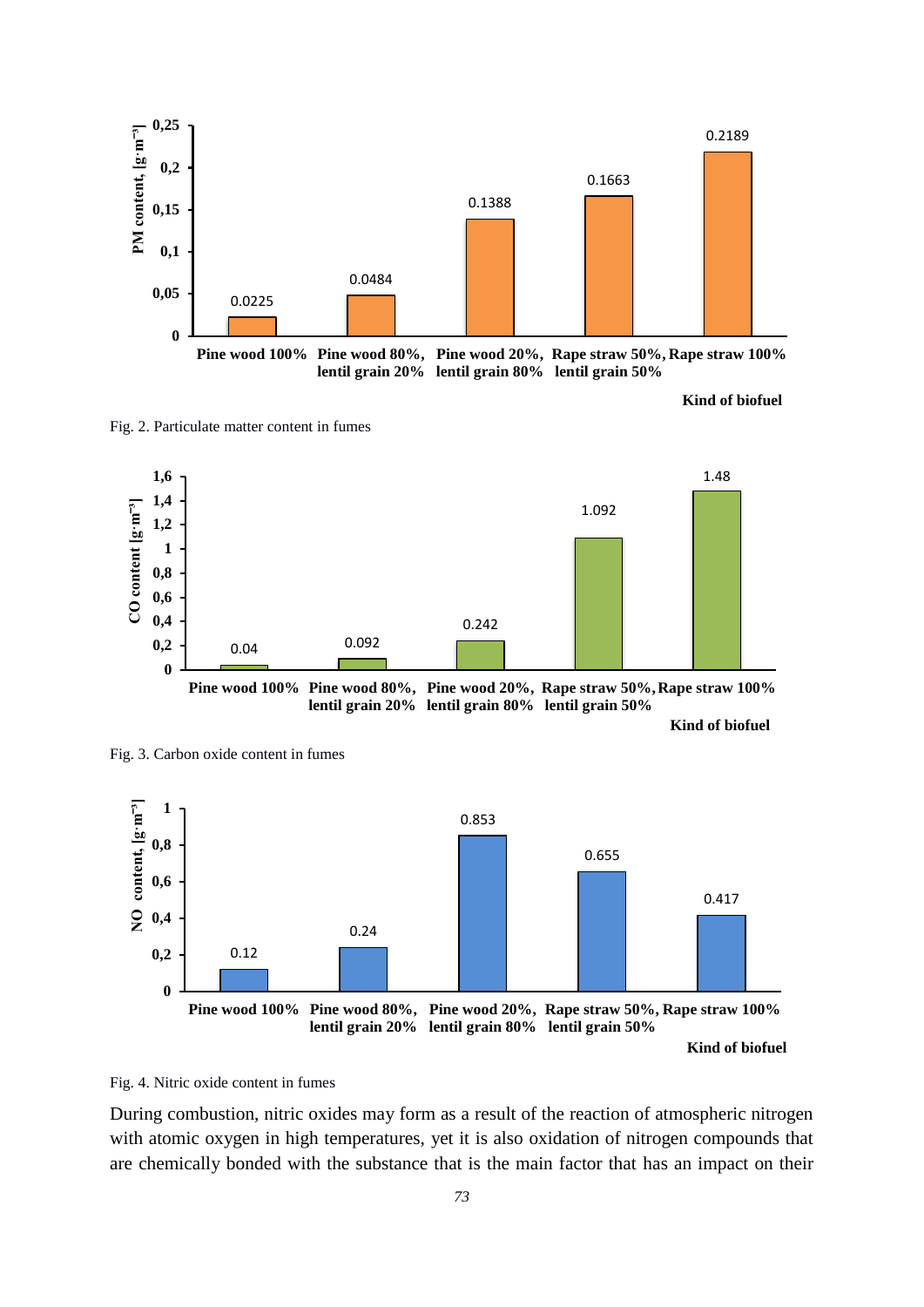value in exhaust fumes (Kraszkiewicz et al., 2015; Mitchell et al., 2016). According to the data contained in the articles (Chojnacki et al., 2017; Gulmezoglu & Kayan, 2011; Komorowicz et al. 2009), the average nitrogen content in pine wood is from 0.13 to 0.5% of dry matter; in rape straw, this is ca. 0.8% and in lentil grains: from 3.4 to 4.4%. When comparing this data with the results of tests related to nitric oxygen emissions, it may be stated that it is nitrogen contents in the biofuels under examination that had a major impact on the value of these emissions.

## **CONCLUSIONS**

The following was established in the research:

- combustion in low-emission boilers of fuels from waste crop-based biomass such as rape straw or lentil grain may cause the occurrence of the emission levels of particulate matter, carbon oxide and nitric oxide that substantially exceed the emission levels that are permissible for this type boilers,
- co-combustion of crop-based products, like lentil grain in the experiment, with fuel dedicated for low-emission boilers (in this case, pine wood pellet) may also cause a significant increase of the level of the following emissions: particulate matter, carbon oxide and nitric oxide.

When relevant services find that permissible emission levels have been exceeded, those farmers who have used preferential credits or dedicated programs that support the purchase of low emission boilers may lose their financial privileges.

In order to utilize the unused potential of waste crop-based biomass as an energy material for low emission boilers, there is a need to develop and test formulas for low-emission fuels produced based on these materials.

#### **ACKNOWLEDGMENTS**

*The subject of research was inspired by the Polish-Slovak project SK-PL-2015-0059, conducted in the years of 2016-17 and entitled "Development of low-emission solid fuels from biomass residues".*

#### **REFERENCES**

Bäfver L. S., Rönnbäck M., Leckner B., Claesson F., Tullin C. (2009). Particle emission from combustion of oat grain and its potential reduction by addition of limestone or kaolin. *Fuel Processing Technology, 90 (3),* 353- 359.

Bignal K. L., Langridge S., Zhou J. L. (2008). Release of polycyclic aromatic hydrocarbons, carbon monoxide and particulate matter from biomass combustion in a wood-fired boiler under varying boiler conditions. *Atmospheric Environment, 42,* 8863–8871.

Chojnacki: J., Berner B., Bujaczek R., Denis A., Onderová I., Ondruska J.. Piskier T., Rokosz K., Sławiński K. (2017). Emisje ze spalania paliw stałych z biomasy roślinnej. in: *Postawowe problemy pozyskania energii odnawialnej, Copyright by Instytut Technologiczno-Przyrodniczy w Falentach (ITP), ISBN 978-83-65426-27-7,*  27-29.

Demirbas A. (2005). Potential applications of renewable energy sources, biomass combustion problems in boiler power systems and combustion related environmental issues. *Progress in Energy and Combustion Science. 31, (2),* 171-192.

Fagerström, J., Näzelius, I.-L. Boström, D., Öhman, M., Boman, C. (2010). Reduction of fine particle- and deposit forming alkali by co-combustion of peat with wheat straw and forest residues. Available from: